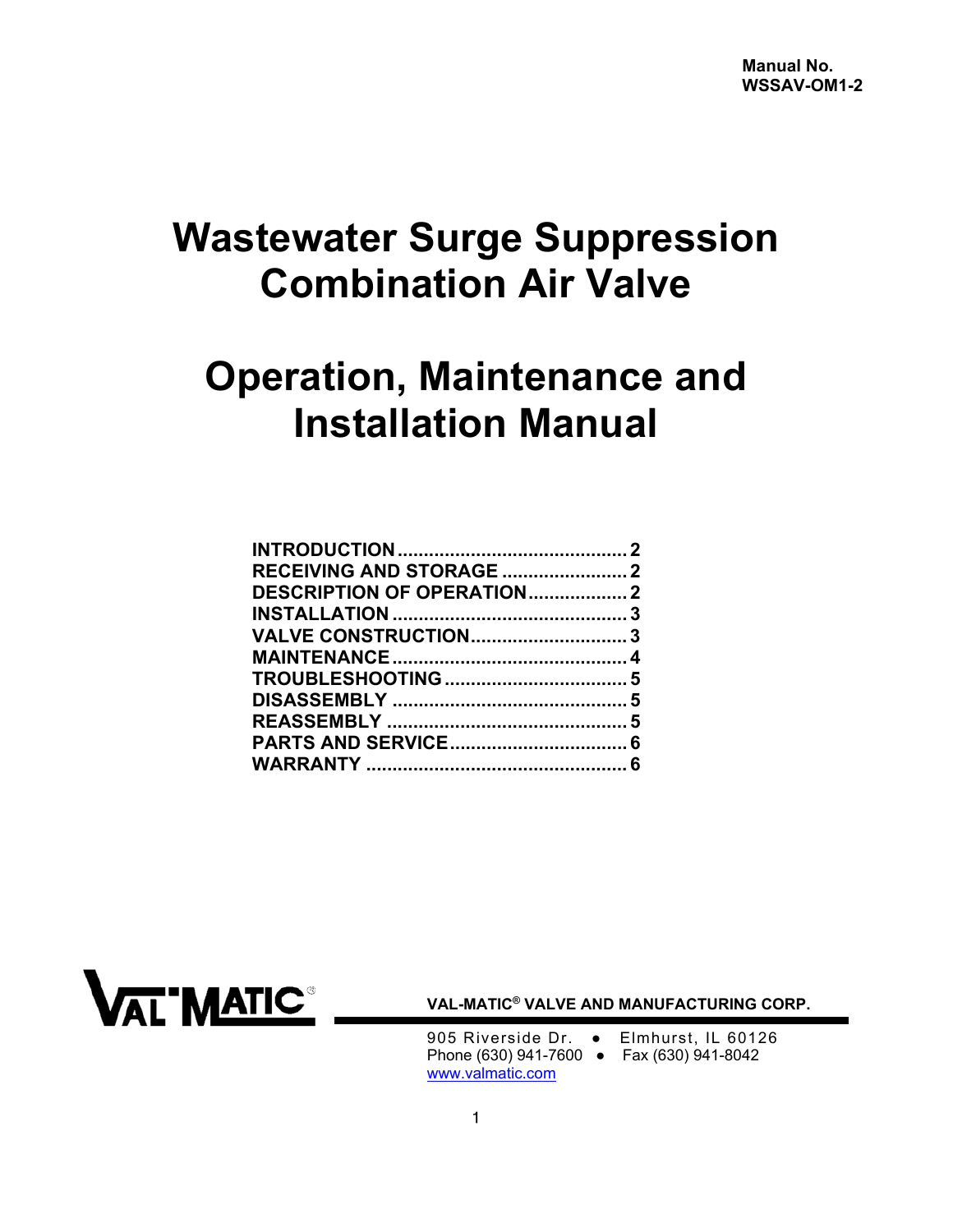# <span id="page-1-0"></span>**WASTEWATER SURGE SUPPRESSION AIR VALVE OPERATION, MAINTENANCE AND INSTALLATION**

# **INTRODUCTION**

This manual will provide you with the information to properly install and maintain the valve to ensure a long service life. The Wastewater Surge Suppression Air Valve has been designed with stainless steel trim to give years of trouble-free operation, but regular maintenance is recommended for valves subject to fluids containing suspended solids or greases/oils. The valve is typically mounted at the high points in a piping system to automatically remove pockets of air as they accumulate. The valve can also be used to slowly release air in tanks and pump casings.

The valve is a float-operated, resilient-seated valve designed to handle waste fluids. The valve may be equipped with backwash accessories for severe service. The Size, Maximum Working Pressure and Model No. are stamped on the nameplate for reference.

**Note:** Low Durometer seats are available for low pressure applications.

#### **RECEIVING AND STORAGE**

Inspect valves upon receipt for damage in shipment. Handle all valves carefully without dropping. Valves should remain boxed, clean and dry until installed to prevent weather related damage. For long-term storage greater than six months, the valve must remain in the box and stored indoors. Do not expose valve to sunlight or ozone for any extended period.

# **DESCRIPTION OF OPERATION**

The Wastewater Surge Suppression Air Valve is designed to automatically remove air pockets at the high points in a piping system. The valve, as shipped, is a normally open valve and will vent air through the top opening. As fluid enters the valve, the float will rise, closing the plug. As air accumulates in the piping system and enters the valve, the float drops allowing the small venting orifice to open. In the case of rapid air exhaust, the regulated exhaust device on the outlet closes and restricts the outflow of the air.



#### **FIGURE 1. WASTEWATER SURGE SUPPRESSION AIR VALVE**

When air enters the valve, it is released through the large-diameter seat and the outlet on the top of the valve. When fluid enters the valve, the float lifts the plug, which seals off the seat. The orifice button also seals against the small orifice drilled through the center of the plug. The float has a skirt to assist in closure and reduce leakage. As air or gas accumulates in the valve, the float will drop and pull the button away from the plug. This will allow pressurized air to be vented through the plug. Additional ports are provided for flushing, testing and draining purposes.

| <b>CAUTION</b>                                   |
|--------------------------------------------------|
| This valve is not intended for flammable liquids |
| service.                                         |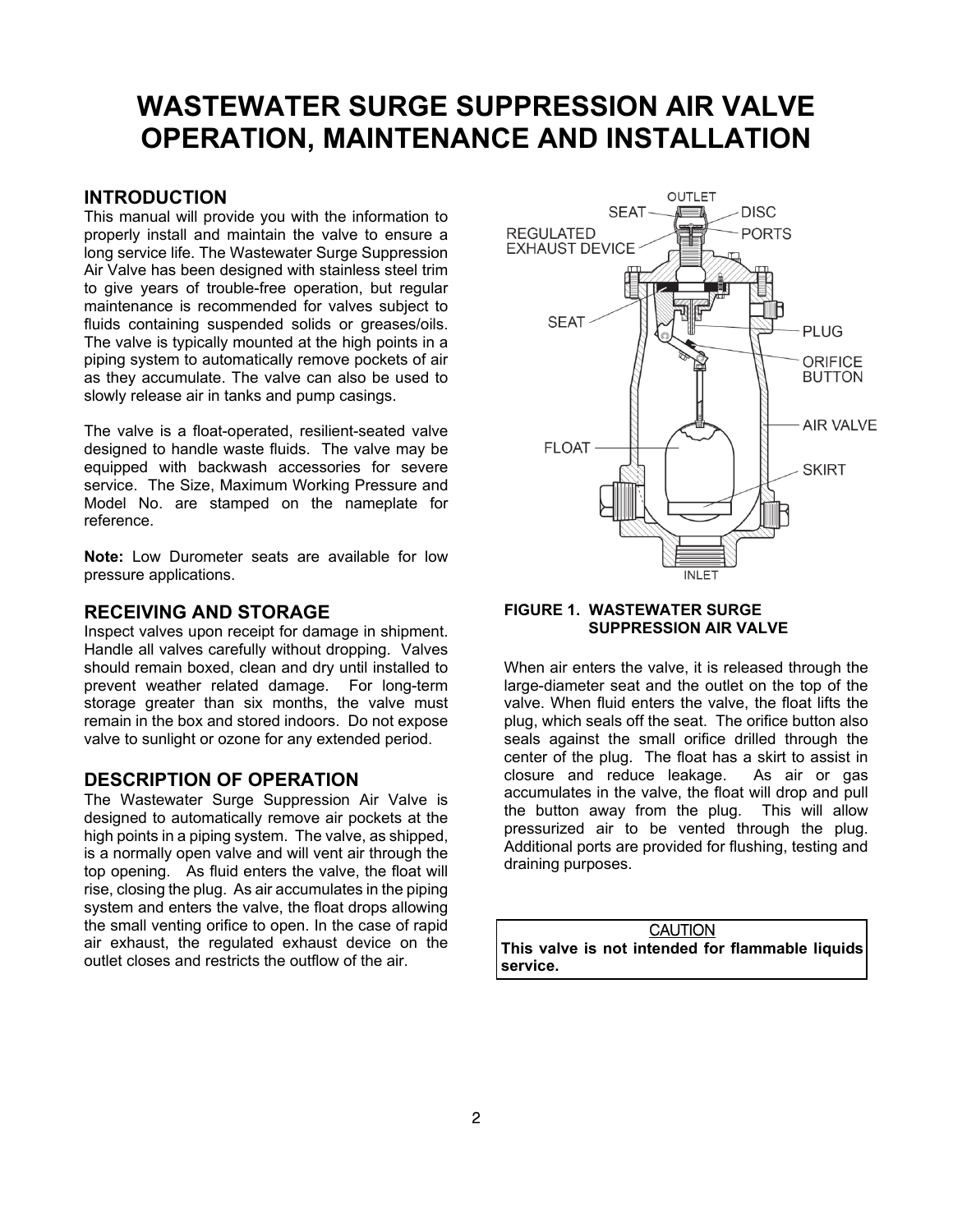# <span id="page-2-0"></span>**INSTALLATION**

The installation of the valve is important for its proper operation. Valves should be installed at the system high points in the vertical position with the inlet down. For pipeline service, a vault with freeze protection, adequate screened venting, and drainage should be provided. During closure, some fluid discharge will occur so vent lines should extend to an open drain area in plant service. A shut-off valve should be installed below the valve in the event servicing is required.

**CAUTION** 

**Install valve with "INLET" port down or leakage will occur.** 

# **VALVE CONSTRUCTION**

The standard Wastewater Surge Suppression Combination Air Valve consists of an air valve and a regulated exhaust device piped on the outlet. See the specific Materials List submitted for the order if other than standard cast iron construction. The general detail of construction for the air valve is illustrated in Figure 2 and listed in Table 1.

| Table 1. Air Valve Parts List |                       |                        |  |
|-------------------------------|-----------------------|------------------------|--|
| <b>Item</b>                   | <b>Description</b>    | <b>Material</b>        |  |
| 1                             | Body                  | Cast Iron              |  |
| $\overline{2}$                | Cover                 | Cast Iron              |  |
| $\overline{3}$                | Baffle                | Cast Iron              |  |
| 4                             | Seat*                 | Buna-N                 |  |
| 5                             | Float*                | Stainless Steel        |  |
| 6                             | Gasket*               | Non-Asbestos           |  |
| 7                             | Cover Bolt            | <b>Alloy Steel</b>     |  |
| 8                             | Retaining Screw*      | <b>Stainless Steel</b> |  |
| 10                            | Float Arm*            | Stainless Steel        |  |
| 11                            | Orifice Button*       | SS and Buna-N          |  |
| 12                            | Pivot Pin*            | Stainless Steel        |  |
| 13                            | Retaining Ring*       | Stainless Steel        |  |
| 14                            | Pipe Plug             | Steel                  |  |
| 16                            | Plug                  | Stainless Steel        |  |
| 17                            | Float Retainer*       | Stainless Steel        |  |
| 18                            | Lock Nut*             | Stainless Steel        |  |
| 20                            | Guide Shaft*          | Stainless Steel        |  |
| 28                            | Pipe Plug             | Malleable Iron         |  |
| 33                            | Clevis*               | Stainless Steel        |  |
| 34                            | Lock Washer*          | Stainless Steel        |  |
| 35                            | Guide Shaft Retainer* | Stainless Steel        |  |
| 36                            | Pipe Plug             | Steel                  |  |
| *Recommended Spare Part Kit   |                       |                        |  |



#### **FIGURE 2. 1"-4" WASTEWATER COMBINATION AIR VALVE**

The general detail of construction for the regulated exhaust device is illustrated in Figures 3 and 4 and listed in Tables 2 and 3.



**FIGURE 3. 1"-2" REG. EXH. DEVICE**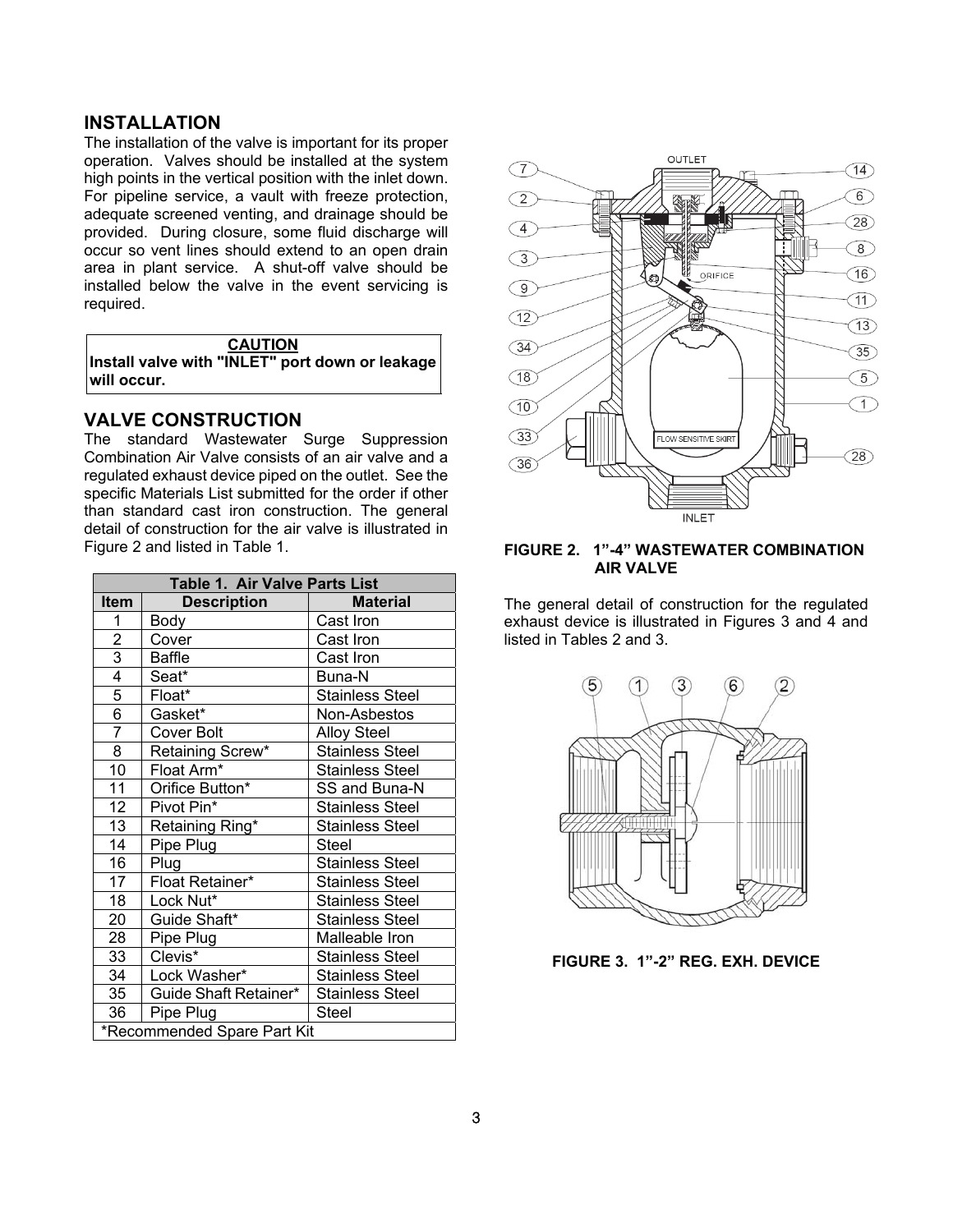<span id="page-3-0"></span>

| Table 2. 1"-2" Reg. Exh. Device Parts List   |                    |                 |
|----------------------------------------------|--------------------|-----------------|
| <b>Item</b>                                  | <b>Description</b> | <b>Material</b> |
|                                              | Body               | Cast Iron       |
| 2                                            | Seat               | <b>Bronze</b>   |
| $\overline{3}$                               | <b>Disc</b>        | <b>Bronze</b>   |
| 5                                            | <b>Stem</b>        | <b>Brass</b>    |
| 6                                            | Seat Ret. Screw    | <b>Brass</b>    |
| *Recommended Repair Part Kit (Entire Device) |                    |                 |





| Table 3. 3"-4" Reg. Exh. Device Parts List |                    |                 |
|--------------------------------------------|--------------------|-----------------|
| <b>Item</b>                                | <b>Description</b> | <b>Material</b> |
|                                            | Body               | Cast Iron       |
| 2                                          | Seat*              | <b>Bronze</b>   |
| 3                                          | Disc*              | <b>Bronze</b>   |
| 5                                          | Bushing*           | <b>Bronze</b>   |
| 7                                          | Retaining Nut*     | <b>Brass</b>    |
| *Recommended Repair Part Kit               |                    |                 |

|  | <b>Option Backwash Assembly</b> |  |
|--|---------------------------------|--|
|--|---------------------------------|--|

Refer to the Figure 5 for the correct piping arrangement. Please note each kit contains extra fittings such as reducer bushings that may not be needed for your valve. The fittings should be installed with a standard pipe compound such as Oatey White Thread Sealant (supplied) or sealing tape. The quick disconnect fittings (Air King Universal Couplings) are designed for easy push and turn connections to a clean water source.

| <b>Backwash Accessory Kits</b>                     |    |                     |         |
|----------------------------------------------------|----|---------------------|---------|
| <b>Backwash Kit</b><br><b>Inlet</b><br><b>Type</b> |    | <b>Valve Models</b> |         |
| Comb.<br>Air<br>Valve                              | 1" | SPK-301ABW          | 801SSBW |
|                                                    | 2" | SPK-301ABW          | 802SSBW |
|                                                    | 3" | SPK-303ABW          | 803SSBW |
|                                                    | Δ" | SPK-804BW           | 804SSBW |



#### **FIGURE 5. TYP. BACKWASH ARANGEMENT**

## **MAINTENANCE**

The Wastewater Combination Air Valve should be scheduled for regular inspection and/or backwash on a quarterly basis. Based on experience in severe service, a more frequent backwash regimen may be desirable to minimize leakage.

#### **WARNING**

**Wear safety glasses to look into the valve outlet after installation. Released fluid can cause injury**.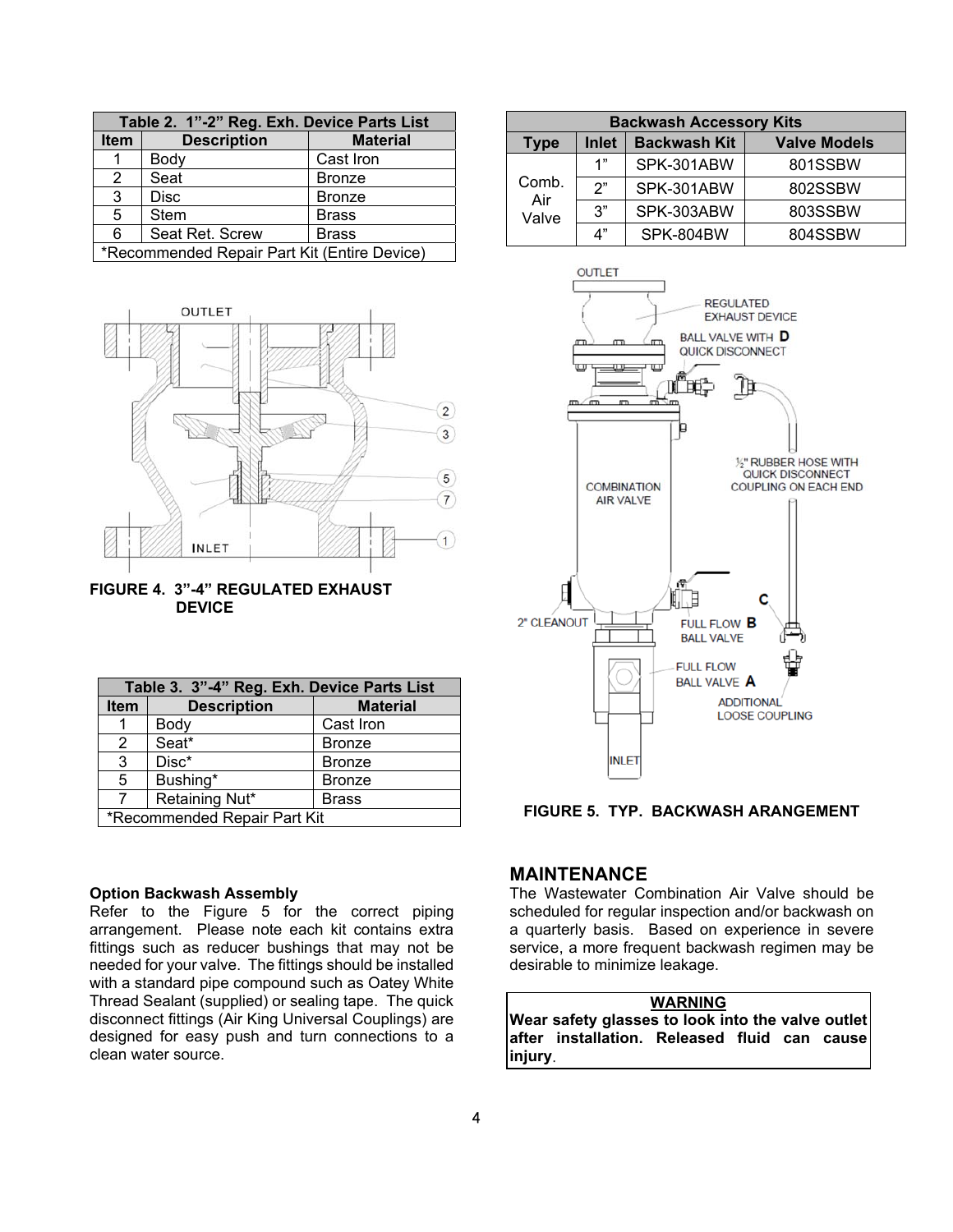<span id="page-4-0"></span>**Inspection**: Periodic inspection to verify operation can be performed. The valve should not leak fluid at any connection or through the outlet. If there is leakage through the outlet, perform a backwash procedure on the valve. Also check to see that air is being released by cracking open the lower drain valve (B). If a large amount of air is released from the drain valve, then the main valve may be clogged, and a backwash procedure should be performed.

**Lubrication**: The Wastewater Combination Air Valve is a self-contained automatic valve and does not require any lubrication to enhance its operation.

**Tools**: No special tools are needed to maintain or repair the valve. The valve can be equipped with backwash valves and hoses for ease of backwashing.

**Backwash Procedure**: In order to properly backwash the valve, a 1" clean water supply of at least 30 psi is needed. This supply should be connected to the rubber hose with quick disconnect couplings as provided with the wastewater valve and shown in Figure 5.

- 1. Pipe valve B to a drain prior to backwashing.
- 2. Close inlet valve A.
- 3. Open drain valve B.
- 4. Connect water supply to C/D and supply water for 3 minutes to flush seat and mechanism area.
- 5. Additional washing of seat area can be accomplished by placing the water supply over the discharge into the Outlet port.
- 6. Close valves D and B.
- 7. Slowly open valve A to place back in service.

# **TROUBLESHOOTING**

Several problems and solutions are presented below to assist you in troubleshooting the valve assembly in an efficient manner.

- Leakage at Bottom Connection: Tighten valve threaded connection. If leak persists, remove valve and seal threads with Teflon\* sealant or tape.
- Leakage at Cover: Tighten bolts per Table 4, replace gasket.
- Valve Leaks when Closed: Backwash valve to remove debris. Disassemble and inspect seat, orifice button, and float. NOTE: Many floats contain sand for weight but if water is detected, replace float.
- Valve not Venting Air: Check that operating pressure does not exceed Working Pressure on nameplate. Backwash or clean valve.

# **DISASSEMBLY**

The valve can be disassembled without removing it from the pipeline. Or for convenience, the valve can be removed from the line. All work on the valve should be performed by a skilled mechanic with proper tools. No special tools are required.

### **WARNING**

**The valve must be drained before removing the cover or pressure may be released causing injury.** 

- 1. See Figure 3. Close inlet shut-off valve (A). Open drain valve (B) or remove drain plug. See Figure 5. Unscrew the Regulated Exhaust Device from the top of the valve. Remove the cover bolts (7) on the top cover of the air valve as shown in Figure 2.
- 2. Pry cover (2) loose with sharp chisel or screwdriver and lift off valve body. The float will be connected to the cover.
- 3. Remove the retainer screws (28) and inspect the seat (4) and button (11) for cracks in the rubber or wear in the sealing surfaces.
- 4. Remove the plug (16) from the baffle (3). The small orifice through the plug should be clean. The plug shaft and bushing (9) ID should be polished clean with 4x0 steel wool or 320 grit polishing compound.
- 5. Turn guide bushing (9) to remove it from the baffle. Remove the retainer rings (13) to disassemble the float arm assembly.
- 6. Clean and inspect parts. Note: If floats contain water, replace. Replace worn parts as necessary.

#### **REASSEMBLY**

All parts must be cleaned, and gasket surfaces should be cleaned with a stiff wire brush in the direction of the serrations or machine marks. Worn parts, gaskets and seals should be replaced during reassembly. Refer to Figure 2.

- 1. Apply Loctite 680 thread sealant to guide bushing threads (9) and thread bushing into baffle (3).
- 2. Lay seat (4), plug (16), and baffle (3) over inverted cover and fasten with screws (28) with maximum torque of 10 ft-lbs. Do not over tighten.
- 3. Assemble float (5) with Loctite 680 on the threaded connections of float retainer (17) and guide shaft retainer (35).